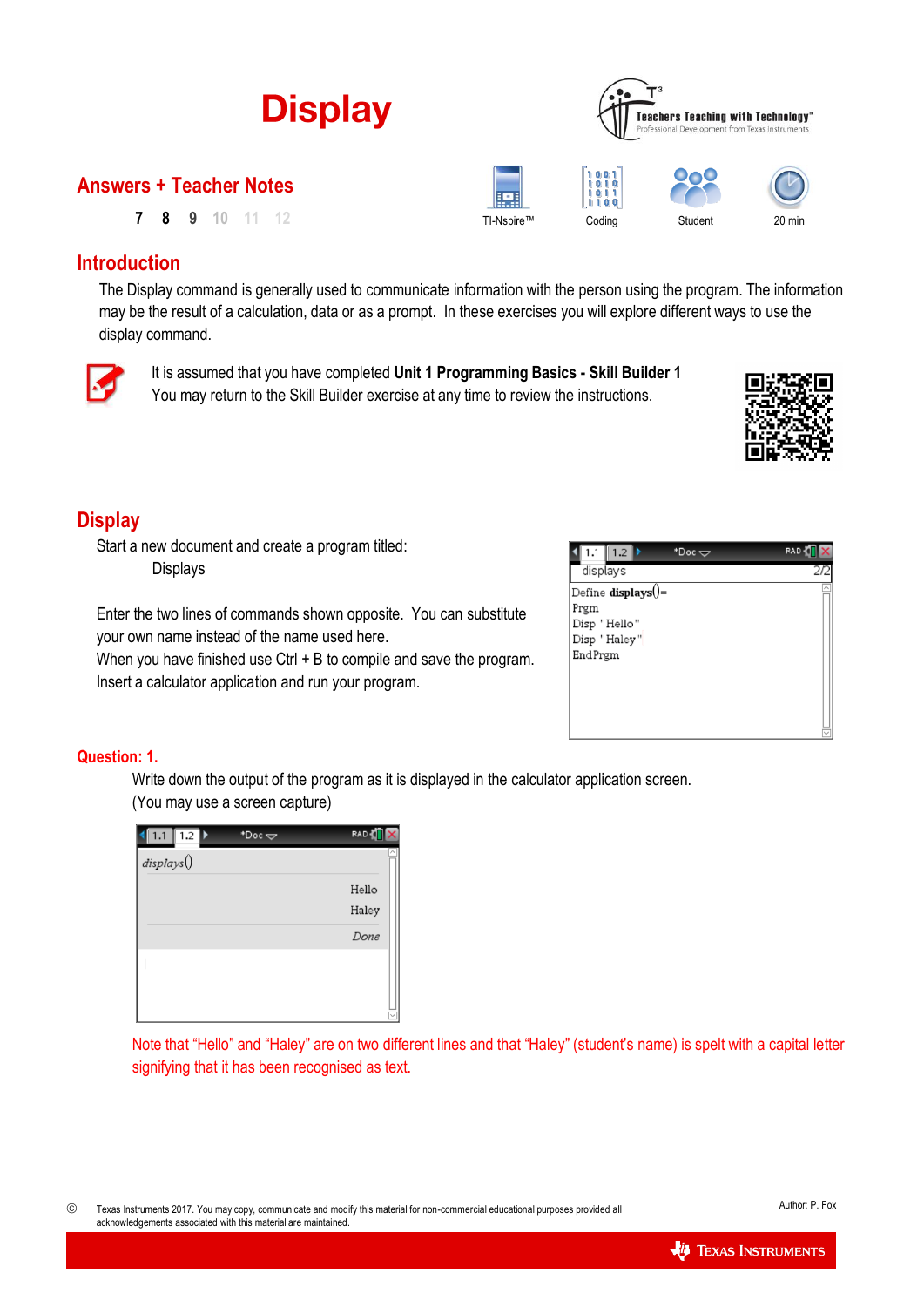$\overline{2}$ 

While in the calculator application store your name in 'n'.

 $n := "Halev"$ 

Notice that the name is provided in quotation marks. ":=" can be obtained by pressing Ctrl +  $\sqrt{m_{\text{eff}}}$  (Mathematics template)

Change the second line of the program from Display "Haley" to:

Display n

Save and compile your program then run it in the calculator application.

#### **Question: 2.**

Write down the output of the program as it is displayed in the calculator application screen.

Output is the same as the previous program.

#### **Question: 3.**

In the calculator application change n from "Haley" to simply: Haley (no quotation marks). Run the program again and see if this makes any difference to the output of the program. **[TI-Nspire CX CAS only ]**

| 1.2  <br>1.1 | *Doc $\infty$ | RAD <sup>7</sup>                 |
|--------------|---------------|----------------------------------|
|              |               | $\overline{\phantom{1}}$<br>Done |
| $n:$ -haley  |               | haley                            |
| displays()   |               |                                  |
|              |               | Hello                            |
|              |               | haley                            |
|              |               | Done                             |
|              |               | $\check{ }$                      |

This time 'haley' is displayed without the capitalisation, it is being treated as a variable called 'haley'. Notice also that the name is now italicised giving further evidence that it is being recognised as a variable rather than text.

#### **Question: 4.**

In the calculator application, use the delvar command to delete the variable 'n'. [delvar n]. Run the program again and compare the result with Question 2 and 3. **[TI-Nspire CX CAS Only]**

| 1.2<br>1.1 | $*Dec \Leftrightarrow$ | <b>RAD</b>                       |
|------------|------------------------|----------------------------------|
|            |                        | $\overline{\phantom{1}}$<br>Done |
| DelVar n   |                        | Done                             |
| displays() |                        |                                  |
|            |                        | Hello                            |
|            |                        | $\boldsymbol{n}$                 |
|            |                        | Done                             |
|            |                        |                                  |

The variable 'n' does not have anything stored so the result is displayed with the variable name only.



|   | 1.2<br>1.1    | *Doc $\Rightarrow$ | <b>RAD</b>                          |
|---|---------------|--------------------|-------------------------------------|
| d | $n:=$ "Haley" |                    | $\overline{\phantom{a}}$<br>"Haley" |
|   |               |                    |                                     |
|   |               |                    |                                     |
|   |               |                    |                                     |
|   |               |                    |                                     |
|   |               |                    |                                     |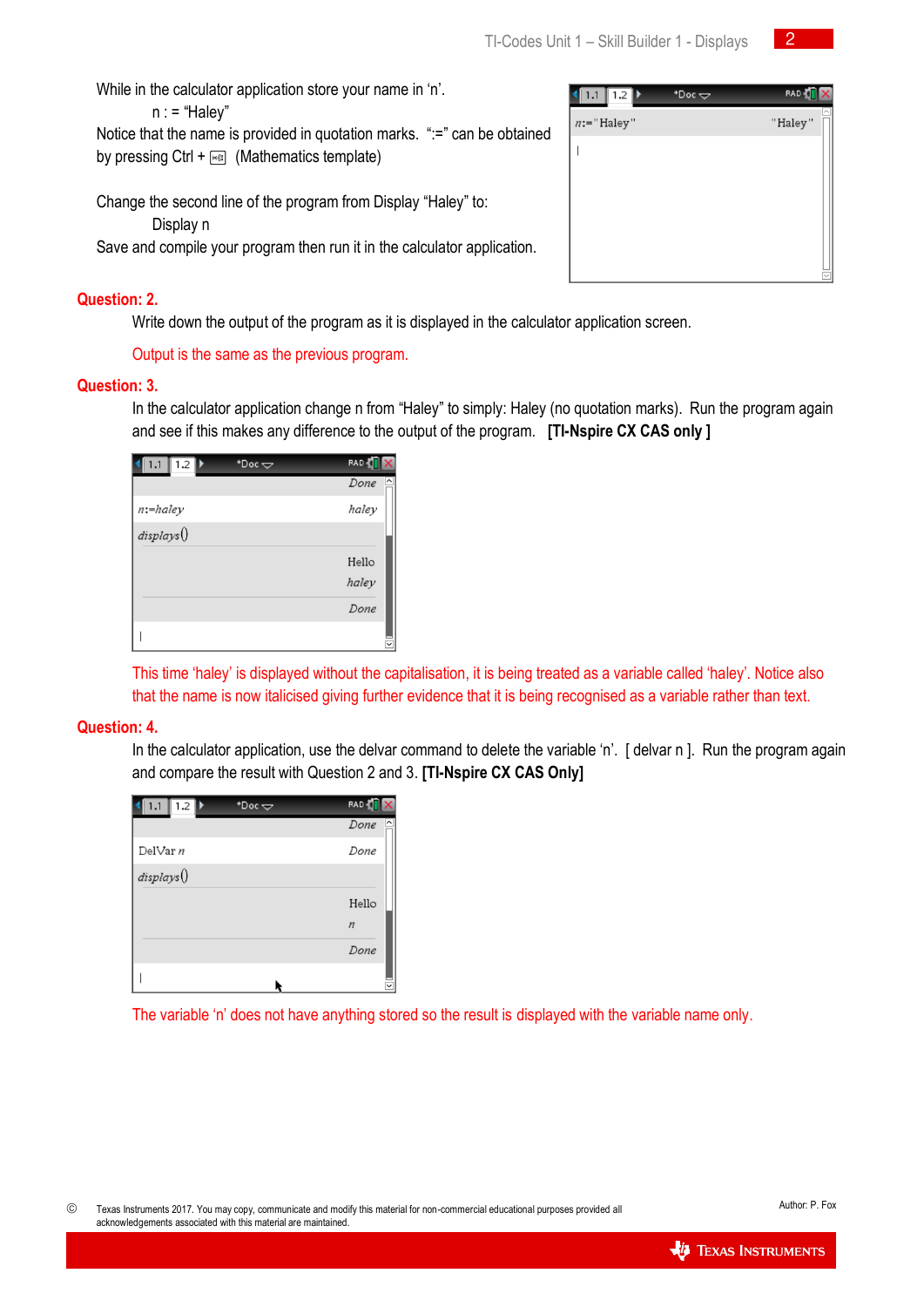-3

Delete the second line in the program: "Display n" and edit the first line:

Disp "Hello",n

Save and compile your program. In the calculator application change the variable n to:

 $n : = "World"$ 

Run the program.

| "displays" stored successfully<br>Define displays $() =$ |  |
|----------------------------------------------------------|--|
| Prgm                                                     |  |
| Disp "Hello ",n                                          |  |
| EndPrgm                                                  |  |
|                                                          |  |
|                                                          |  |
|                                                          |  |
|                                                          |  |
|                                                          |  |

### **Question: 5.**

Write down the output of the program as it is displayed in the calculator application screen and comment on any differences with regards to the layout of the output.

| $1.2 \mathsf{D}$<br>1.1 | *Doc $\infty$ | RAD-        |
|-------------------------|---------------|-------------|
|                         |               | π<br>^      |
|                         |               | Done        |
| $n =$ "World"           |               | ''World''   |
| displays()              |               |             |
|                         |               | Hello World |
|                         |               | Done        |
|                         |               |             |

The inclusion of a comma (,) rather than an additional display command places the text on a single line. Notice also that a space is automatically inserted between the two pieces of text.

#### **Question: 6.**

Haley wants to have the program write: "My name is" followed by the person's first name and last name. The person's first name will be stored in n and their last name will be stored in m, as shown on the calculator application opposite.

Change your program so that it produces this result and write down the line of code that you used.

| 1.2                            | *Doc $\bigtriangledown$ | RAD |
|--------------------------------|-------------------------|-----|
| "displays" stored successfully |                         |     |
| Define displays()=             |                         |     |
| Prgm                           |                         |     |
| Disp "My name is", $n,m$<br>П  |                         |     |
| EndPrgm                        |                         |     |
|                                |                         |     |
|                                |                         |     |
|                                |                         |     |
|                                |                         |     |

Both variables must have the text stored for this approach to work.

| 1.2<br>1.1    | *Doc $\Rightarrow$ | RAD-                   |
|---------------|--------------------|------------------------|
|               |                    | Done                   |
| $m:=$ "Comet" |                    | "Comet"                |
| $n =$ "Haley" |                    | "Haley"                |
| displays()    |                    |                        |
|               |                    | My name is Haley Comet |
|               |                    | Done                   |
| П             |                    |                        |